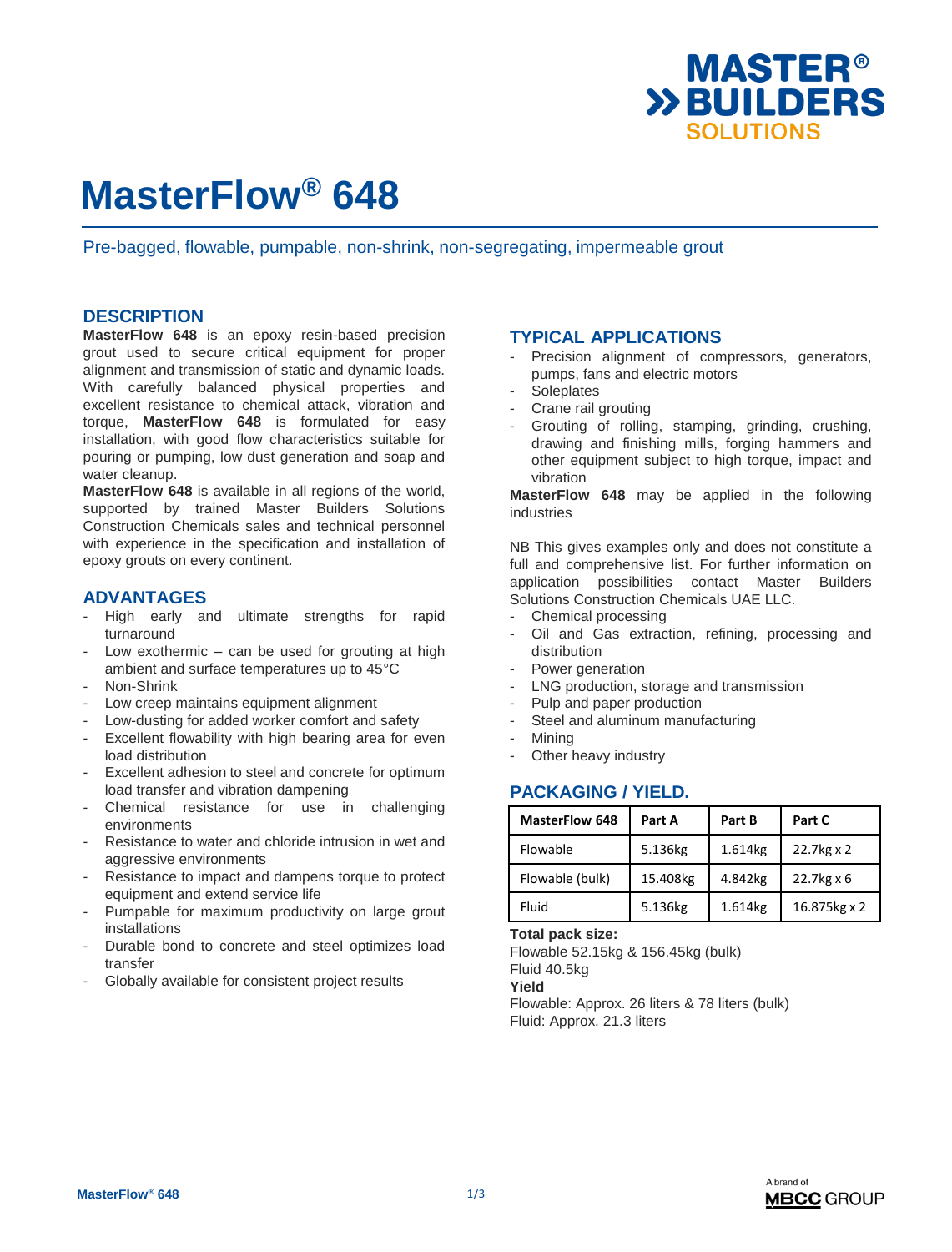

# **MasterFlow® 648**

Pre-bagged, flowable, pumpable, non-shrink, non-segregating, impermeable grout

# **TYPICAL PROPERTIES\***

|                                                                                         | <b>Flowable</b>                              | <b>Fluid</b>                                |  |
|-----------------------------------------------------------------------------------------|----------------------------------------------|---------------------------------------------|--|
| Compressive strength** @25°C - ASTM C579<br>Curing time - 1 day<br>Curing time - 7 days | 75N/mm <sup>2</sup><br>100N/mm <sup>2</sup>  | 70N/mm <sup>2</sup><br>95N/mm <sup>2</sup>  |  |
| Compressive strength** @40°C - ASTM C579<br>Curing time - 1 day<br>Curing time - 7 days | 100N/mm <sup>2</sup><br>110N/mm <sup>2</sup> | 95N/mm <sup>2</sup><br>105N/mm <sup>2</sup> |  |
| Effective Bearing Area - ASTM C1339                                                     | >85%                                         |                                             |  |
| Flexural strength @25°C - ASTM C580 - 7 days                                            | 25N/mm <sup>2</sup>                          |                                             |  |
| Tensile strength @25°C - ASTM C307 - 7 days                                             | 13N/mm <sup>2</sup>                          |                                             |  |
| Co-efficient of thermal expansion @25°C - ASTM C531                                     | $2.9 \times 10 - 5$<br>$(mm/mm^{\circ}C)$    | $3.52 \times 10 - 5$<br>$(mm/mm^{\circ}C)$  |  |
| Creep - ASTM C1181 – 12 months at $60^{\circ}$ C (600psi)                               | $4.5 \times 10-3$ (mm/mm)                    | $5.6 \times 10-3$ (mm/mm)                   |  |
| Density ASTM C905                                                                       | 2000kg/m <sup>3</sup>                        | $1900$ kg/m <sup>3</sup>                    |  |
| Modulus of elasticity - ASTM C580 @ 23°C                                                | 16GPa                                        | 15GPa                                       |  |
| Shrinkage, Unrestrained; Linear % - ASTM C531                                           | 0.017                                        | 0.034                                       |  |
| Working time 25°C<br>$40^{\circ}$ C                                                     | 60 mins<br>30 mins                           | 45 mins<br>20 mins                          |  |

\* Properties listed are based on laboratory controlled tests.

\*\*Compressive strengths were determined at control laboratory condition, expect reasonable variation (i.e. ±5 N/mm²)

### **WATCHPOINTS**

- Full installation guidelines are provided in the **MasterFlow** Epoxy Grout handbook and this should be read before the start of any installation
- Do not add solvent, water, or any other material to the grout
- Do not alter the mix proportions
- Contact your local representative for a pre-job conference to plan the installation
- Always use a head box
- Substrate temperature must be greater than 15°C
- Ensure material is conditioned by storing at ambient temperatures up to 25°C for a minimum of 48 hours before use. Failure to do so will result in significant reduction in pot life at elevated temperatures
- Cold material will exhibit decreased flowability and reduced strength development
- Recommended placement thickness range: Fluid 50-150mm Flowable - 100-300mm
- Fluid & Flowable grout versions can be placed to a minimum thickness of 25mm (Depends upon the base plate dimensions and the method of application) Consult Master Builders Solutions technical services representative before placing lifts above the specified range & thicknesses below 50mm.
- Chamfering the concrete edge helps reduce thermal cracking. Following proper installation procedures also reduces the potential for cracking
- Proper application is the responsibility of the installer